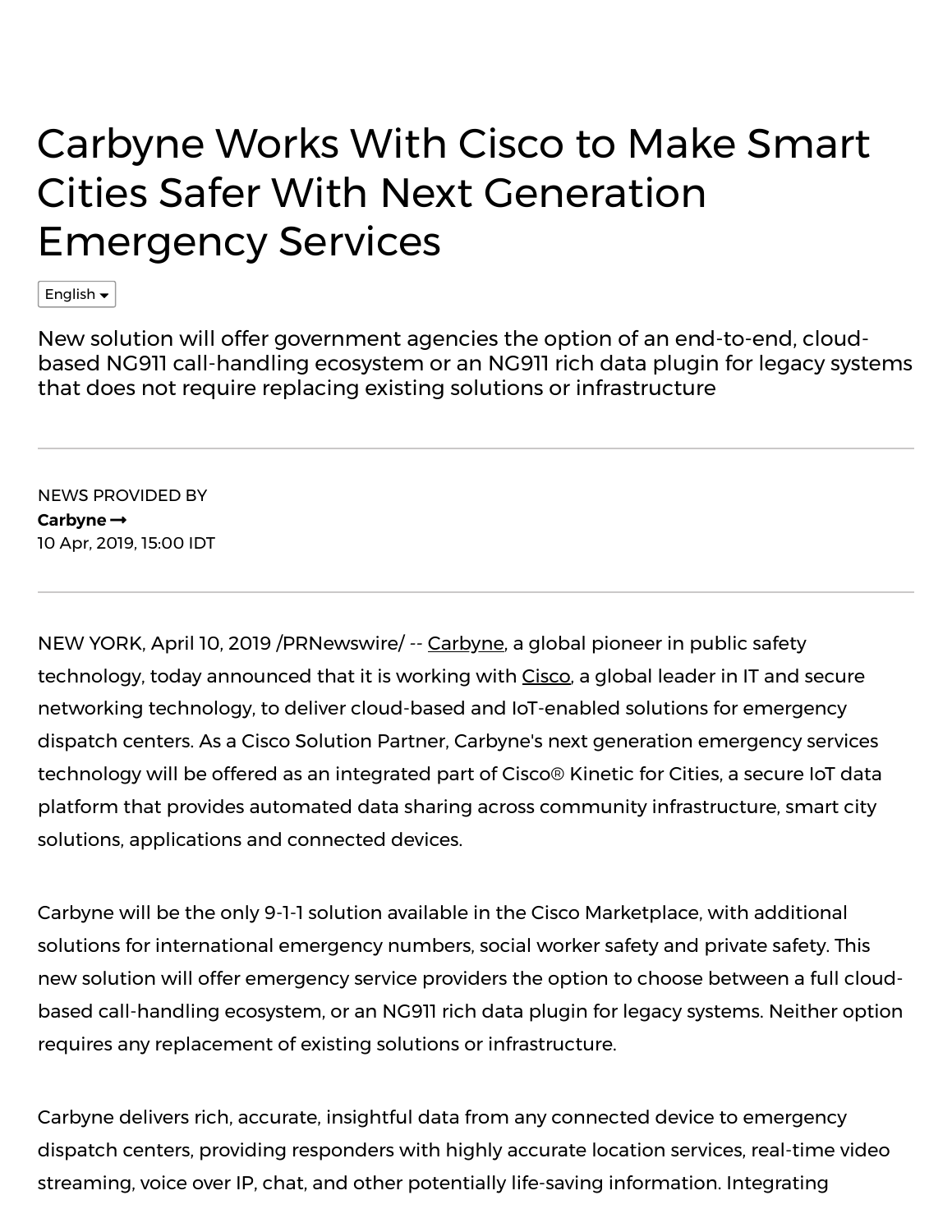Carbyne's solution with Cisco will allow local, government-run IoT devices and sensors to interact and share data – serving as a crucial source of information for emergency responders. The connected infrastructure and components enhance situational awareness for first responders, improve resource allocation, reduce decision-making time, and decrease errors. All these upgrades to emergency systems help bolster responsiveness to citizens' needs.

Cisco® [Kinetic](https://www.cisco.com/c/en/us/solutions/industries/smart-connected-communities/kinetic-for-cities.html) for Cities aims to improve operational effectiveness, promote flexibility, create opportunities and reduce risk for ongoing smart city projects. The cloud-based platform and Carbyne's public safety solution will allow emergency dispatch centers to be established in remote locations – anywhere with an internet connection – and ensure functionality even during emergency incidents and disasters. Cisco's integrated security portfolio provides added layers of security to keep assets and caller data safe.

"We are thrilled to build our unique public safety solution with Cisco's technology, bringing safer environments to communities looking to expand their smart cities capabilities and leverage existing investment," said Amir Elichai, CEO and Founder of Carbyne. "Together with Cisco, we will provide government agencies and emergency services the tools they need to harness advanced digital technologies for the safety of their citizens. As a global partner, we are benefitting from this relationship by enhancing the distribution of our next generation emergency services solutions across the world. This partnership with one of the global leaders in technology represents a huge vote of confidence in our lifesaving solutions. Together with Cisco, Carbyne is introducing the best next generation call handling solution in the world."

"The new solution establishes a secure cloud-delivered, geographically-survivable, and scalable emergency communications capability. By leveraging Cisco's market leading collaboration and contact center solutions, this cooperation delivers critical interoperability between Carbyne and Cisco's IoT data platform, Kinetic for Cities, for unprecedented community insights that keep citizens safer, informed, and more connected," said Craig Coale, Senior Advisor for Public Safety and Defense at Cisco. "This is the next evolution of public safety."

Carbyne will be showcasing its [next-generation](https://eenaconference.org/) 9-1-1 technology at the European Emergency Number Association (EENA) Conference in Dubrovnik, Croatia from April 10 – 12, 2019. Participants can view a demo of the partnership between Carbyne and Cisco at Booth #2.

## https://www.prnewswire.com/il/news-releases/carbon-to-make-smart-cities-safer-with-next-generation-emergency-s **About Carbyne**